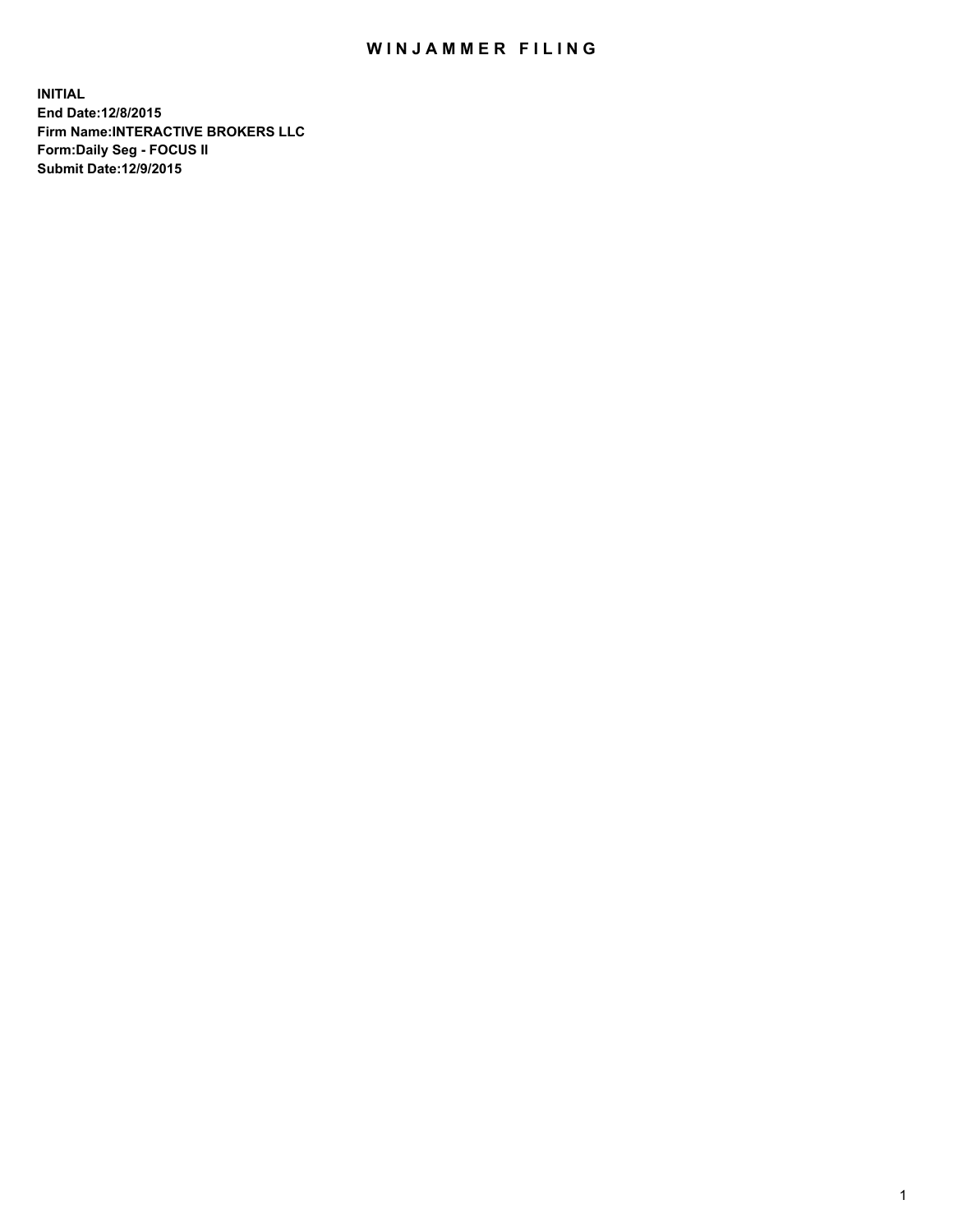## **INITIAL End Date:12/8/2015 Firm Name:INTERACTIVE BROKERS LLC Form:Daily Seg - FOCUS II Submit Date:12/9/2015 Daily Segregation - Cover Page**

| Name of Company<br><b>Contact Name</b><br><b>Contact Phone Number</b><br><b>Contact Email Address</b>                                                                                                                                                                                                                         | <b>INTERACTIVE BROKERS LLC</b><br><b>Alex Parker</b><br>203-618-7738<br>aparker@interactivebrokers.com |
|-------------------------------------------------------------------------------------------------------------------------------------------------------------------------------------------------------------------------------------------------------------------------------------------------------------------------------|--------------------------------------------------------------------------------------------------------|
| FCM's Customer Segregated Funds Residual Interest Target (choose one):<br>a. Minimum dollar amount: ; or<br>b. Minimum percentage of customer segregated funds required:% ; or<br>c. Dollar amount range between: and; or<br>d. Percentage range of customer segregated funds required between:% and%.                        | <u>0</u><br>155,000,000 245,000,000<br>0 <sub>0</sub>                                                  |
| FCM's Customer Secured Amount Funds Residual Interest Target (choose one):<br>a. Minimum dollar amount: ; or<br>b. Minimum percentage of customer secured funds required:%; or<br>c. Dollar amount range between: and; or<br>d. Percentage range of customer secured funds required between: % and %.                         | <u>0</u><br>80,000,000 120,000,000<br><u>00</u>                                                        |
| FCM's Cleared Swaps Customer Collateral Residual Interest Target (choose one):<br>a. Minimum dollar amount: ; or<br>b. Minimum percentage of cleared swaps customer collateral required:%; or<br>c. Dollar amount range between: and; or<br>d. Percentage range of cleared swaps customer collateral required between:% and%. | <u>0</u><br>0 <sub>0</sub><br>0 <sub>0</sub>                                                           |

Attach supporting documents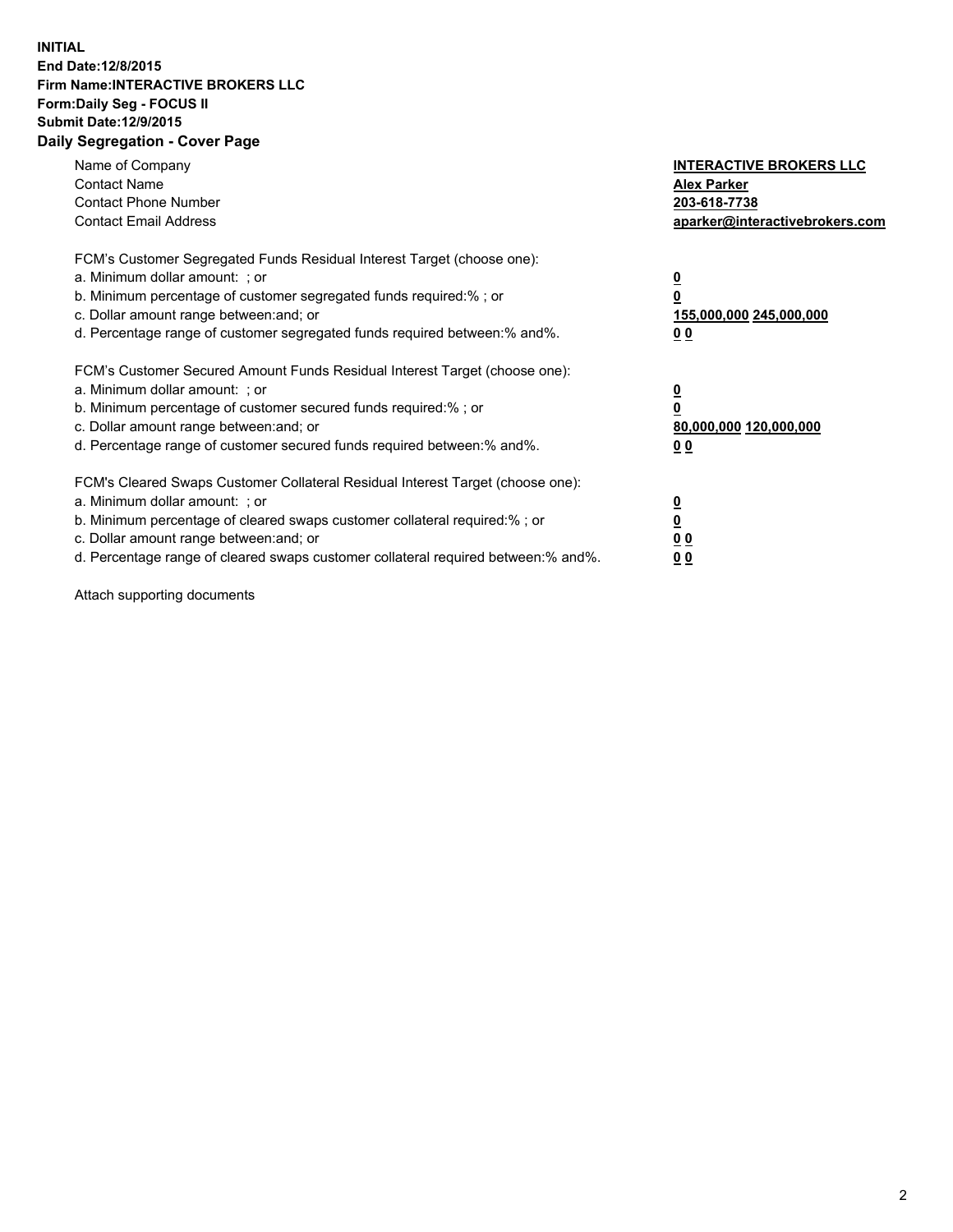## **INITIAL End Date:12/8/2015 Firm Name:INTERACTIVE BROKERS LLC Form:Daily Seg - FOCUS II Submit Date:12/9/2015 Daily Segregation - Secured Amounts**

|     | Daily Ocglegation - Occuled Amounts                                                                        |                                  |
|-----|------------------------------------------------------------------------------------------------------------|----------------------------------|
|     | Foreign Futures and Foreign Options Secured Amounts                                                        |                                  |
|     | Amount required to be set aside pursuant to law, rule or regulation of a foreign                           | $0$ [7305]                       |
|     | government or a rule of a self-regulatory organization authorized thereunder                               |                                  |
| 1.  | Net ledger balance - Foreign Futures and Foreign Option Trading - All Customers                            |                                  |
|     | A. Cash                                                                                                    | 327,918,627 [7315]               |
|     | B. Securities (at market)                                                                                  | $0$ [7317]                       |
| 2.  | Net unrealized profit (loss) in open futures contracts traded on a foreign board of trade                  | -4,914,394 [7325]                |
| 3.  | Exchange traded options                                                                                    |                                  |
|     | a. Market value of open option contracts purchased on a foreign board of trade                             | 14,158 [7335]                    |
|     | b. Market value of open contracts granted (sold) on a foreign board of trade                               | -22,310 [7337]                   |
| 4.  | Net equity (deficit) (add lines 1. 2. and 3.)                                                              | 322,996,081 [7345]               |
| 5.  | Account liquidating to a deficit and account with a debit balances - gross amount                          | 64,159 [7351]                    |
|     | Less: amount offset by customer owned securities                                                           | 0 [7352] 64,159 [7354]           |
| 6.  | Amount required to be set aside as the secured amount - Net Liquidating Equity                             | 323,060,240 [7355]               |
|     | Method (add lines 4 and 5)                                                                                 |                                  |
| 7.  | Greater of amount required to be set aside pursuant to foreign jurisdiction (above) or line                | 323,060,240 [7360]               |
|     | 6.                                                                                                         |                                  |
|     | FUNDS DEPOSITED IN SEPARATE REGULATION 30.7 ACCOUNTS                                                       |                                  |
| 1.  | Cash in banks                                                                                              |                                  |
|     | A. Banks located in the United States                                                                      | <b>149</b> [7500]                |
|     | B. Other banks qualified under Regulation 30.7                                                             | 0 [7520] 149 [7530]              |
| 2.  | Securities                                                                                                 |                                  |
|     | A. In safekeeping with banks located in the United States                                                  | 357,183,916 [7540]               |
|     | B. In safekeeping with other banks qualified under Regulation 30.7                                         | 0 [7560] 357,183,916 [7570]      |
| 3.  | Equities with registered futures commission merchants                                                      |                                  |
|     | A. Cash                                                                                                    | $0$ [7580]                       |
|     | <b>B.</b> Securities                                                                                       | $0$ [7590]                       |
|     | C. Unrealized gain (loss) on open futures contracts                                                        | $0$ [7600]                       |
|     | D. Value of long option contracts                                                                          | $0$ [7610]                       |
|     | E. Value of short option contracts                                                                         | 0 [7615] 0 [7620]                |
| 4.  | Amounts held by clearing organizations of foreign boards of trade                                          |                                  |
|     | A. Cash                                                                                                    | $0$ [7640]                       |
|     | <b>B.</b> Securities                                                                                       | $0$ [7650]                       |
|     | C. Amount due to (from) clearing organization - daily variation                                            | $0$ [7660]                       |
|     | D. Value of long option contracts                                                                          | $0$ [7670]                       |
|     | E. Value of short option contracts                                                                         | 0 [7675] 0 [7680]                |
| 5.  | Amounts held by members of foreign boards of trade                                                         |                                  |
|     | A. Cash                                                                                                    | 94,656,930 [7700]                |
|     | <b>B.</b> Securities                                                                                       | $0$ [7710]                       |
|     | C. Unrealized gain (loss) on open futures contracts                                                        | -2,725,805 [7720]                |
|     | D. Value of long option contracts                                                                          | 14,166 [7730]                    |
|     | E. Value of short option contracts                                                                         | -22,311 [7735] 91,922,980 [7740] |
| 6.  | Amounts with other depositories designated by a foreign board of trade                                     | 0 [7760]                         |
| 7.  | Segregated funds on hand                                                                                   | $0$ [7765]                       |
| 8.  | Total funds in separate section 30.7 accounts                                                              | 449,107,045 [7770]               |
| 9.  | Excess (deficiency) Set Aside for Secured Amount (subtract line 7 Secured Statement<br>Page 1 from Line 8) | 126,046,805 [7380]               |
| 10. | Management Target Amount for Excess funds in separate section 30.7 accounts                                | 80,000,000 [7780]                |
| 11. | Excess (deficiency) funds in separate 30.7 accounts over (under) Management Target                         | 46,046,805 [7785]                |
|     |                                                                                                            |                                  |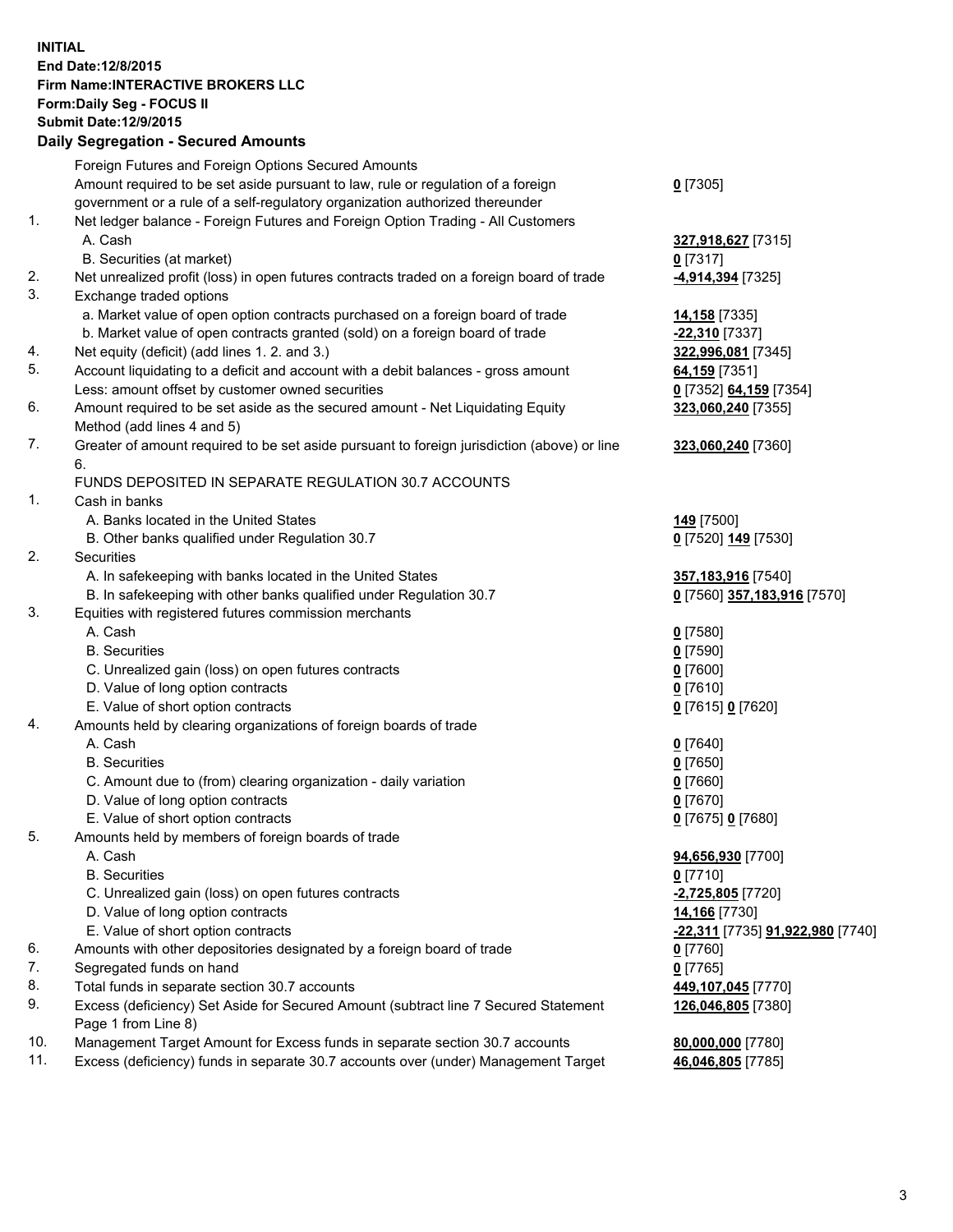**INITIAL End Date:12/8/2015 Firm Name:INTERACTIVE BROKERS LLC Form:Daily Seg - FOCUS II Submit Date:12/9/2015 Daily Segregation - Segregation Statement** SEGREGATION REQUIREMENTS(Section 4d(2) of the CEAct) 1. Net ledger balance A. Cash **2,642,179,191** [7010] B. Securities (at market) **0** [7020] 2. Net unrealized profit (loss) in open futures contracts traded on a contract market **-33,392,378** [7030] 3. Exchange traded options A. Add market value of open option contracts purchased on a contract market **70,588,009** [7032] B. Deduct market value of open option contracts granted (sold) on a contract market **-144,550,634** [7033] 4. Net equity (deficit) (add lines 1, 2 and 3) **2,534,824,188** [7040] 5. Accounts liquidating to a deficit and accounts with debit balances - gross amount **159,461** [7045] Less: amount offset by customer securities **0** [7047] **159,461** [7050] 6. Amount required to be segregated (add lines 4 and 5) **2,534,983,649** [7060] FUNDS IN SEGREGATED ACCOUNTS 7. Deposited in segregated funds bank accounts A. Cash **270,362,785** [7070] B. Securities representing investments of customers' funds (at market) **1,419,405,256** [7080] C. Securities held for particular customers or option customers in lieu of cash (at market) **0** [7090] 8. Margins on deposit with derivatives clearing organizations of contract markets A. Cash **26,778,280** [7100] B. Securities representing investments of customers' funds (at market) **1,105,792,619** [7110] C. Securities held for particular customers or option customers in lieu of cash (at market) **0** [7120] 9. Net settlement from (to) derivatives clearing organizations of contract markets **2,744,830** [7130] 10. Exchange traded options A. Value of open long option contracts **70,492,156** [7132] B. Value of open short option contracts **-144,454,814** [7133] 11. Net equities with other FCMs A. Net liquidating equity **0** [7140] B. Securities representing investments of customers' funds (at market) **0** [7160] C. Securities held for particular customers or option customers in lieu of cash (at market) **0** [7170] 12. Segregated funds on hand **0** [7150] 13. Total amount in segregation (add lines 7 through 12) **2,751,121,112** [7180] 14. Excess (deficiency) funds in segregation (subtract line 6 from line 13) **216,137,463** [7190] 15. Management Target Amount for Excess funds in segregation **155,000,000** [7194] **61,137,463** [7198]

16. Excess (deficiency) funds in segregation over (under) Management Target Amount Excess